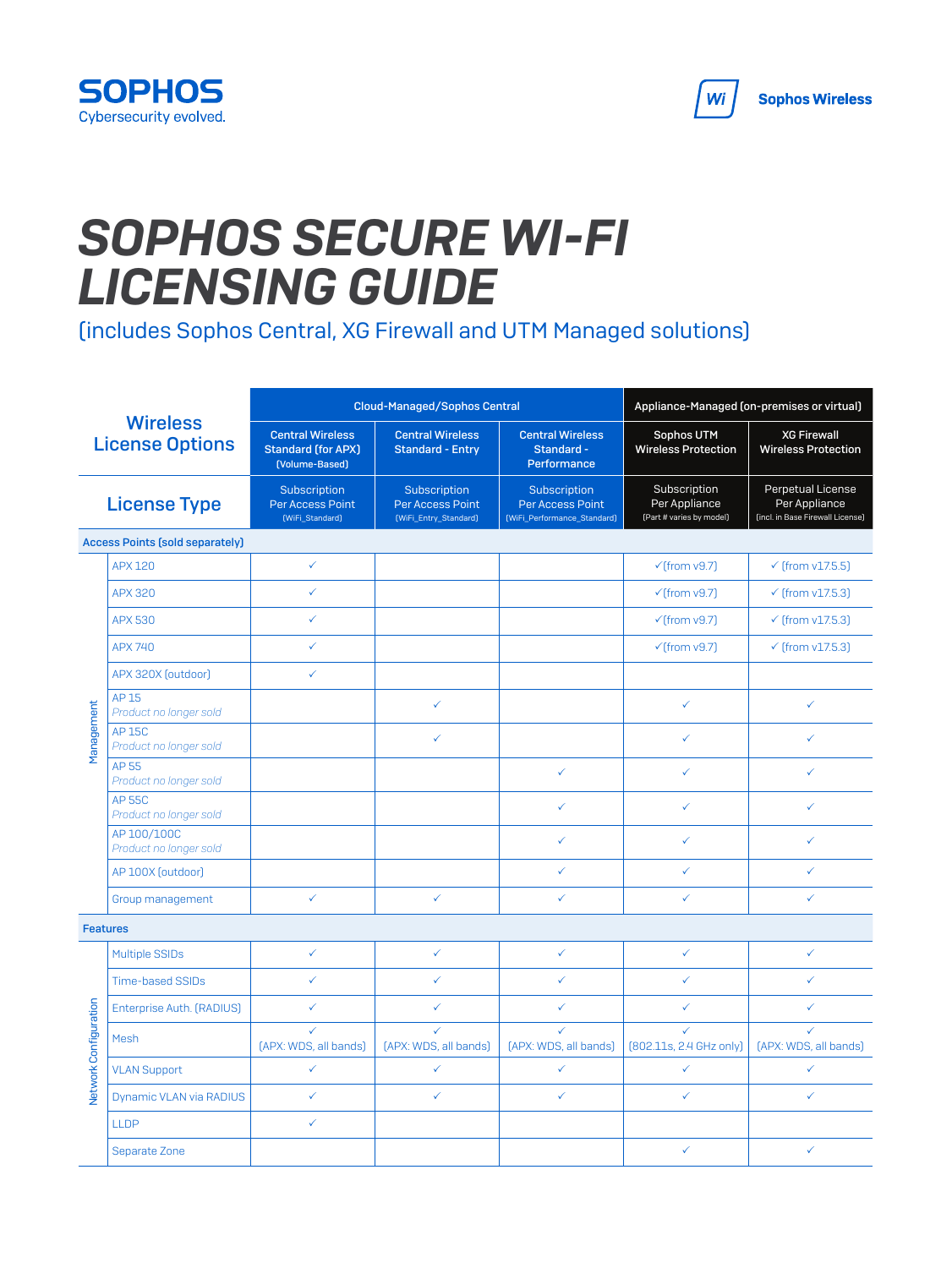| <b>Wireless</b><br><b>License Options</b> |                                                    | <b>Cloud-Managed/Sophos Central</b>                                    |                                                           |                                                                 | Appliance-Managed (on-premises or virtual)                |                                                                        |
|-------------------------------------------|----------------------------------------------------|------------------------------------------------------------------------|-----------------------------------------------------------|-----------------------------------------------------------------|-----------------------------------------------------------|------------------------------------------------------------------------|
|                                           |                                                    | <b>Central Wireless</b><br><b>Standard (for APX)</b><br>(Volume-Based) | <b>Central Wireless</b><br><b>Standard - Entry</b>        | <b>Central Wireless</b><br>Standard -<br>Performance            | Sophos UTM<br><b>Wireless Protection</b>                  | <b>XG Firewall</b><br><b>Wireless Protection</b>                       |
| <b>License Type</b>                       |                                                    | Subscription<br>Per Access Point<br>[WiFi_Standard]                    | Subscription<br>Per Access Point<br>[WiFi_Entry_Standard] | Subscription<br>Per Access Point<br>[WiFi_Performance_Standard] | Subscription<br>Per Appliance<br>(Part # varies by model) | Perpetual License<br>Per Appliance<br>(incl. in Base Firewall License) |
|                                           | <b>Hotspot [Captive Portal]</b>                    | $\checkmark$                                                           | ✓                                                         | ✓                                                               | $\checkmark$                                              | $\checkmark$                                                           |
|                                           | Daily/Weekly/<br>Monthly Password                  | ✓                                                                      | ✓                                                         | ✓                                                               | ✓                                                         | ✓                                                                      |
|                                           | <b>Voucher System</b>                              | $\checkmark$                                                           | ✓                                                         | ✓                                                               | ✓                                                         | ✓                                                                      |
|                                           | <b>Time-Based Vouchers</b>                         | ✓                                                                      | $\checkmark$                                              | ✓                                                               | ✓                                                         | ✓                                                                      |
|                                           | Social Login                                       | $\checkmark$                                                           | $\checkmark$                                              | ✓                                                               |                                                           |                                                                        |
| Hotspot and Guest Access                  | Splash Page<br>customization                       | ✓                                                                      | ✓                                                         | ✓                                                               | ✓                                                         | ✓                                                                      |
|                                           | <b>Backend Authentication</b>                      | $\checkmark$                                                           | $\checkmark$                                              | ✓                                                               | ✓                                                         | ✓                                                                      |
|                                           | <b>SMS Authentication</b>                          |                                                                        |                                                           |                                                                 | ✓                                                         | ✓                                                                      |
|                                           | <b>User Identity</b>                               | ✓                                                                      | ✓                                                         | ✓                                                               |                                                           |                                                                        |
|                                           | <b>Captive Portal</b><br><b>Seamless Roaming</b>   | ✓                                                                      | ✓                                                         | ✓                                                               |                                                           |                                                                        |
|                                           | <b>Auto Channel Selection</b>                      | $\checkmark$                                                           | ✓                                                         | ✓                                                               | ✓                                                         | ✓                                                                      |
|                                           | <b>Background Auto</b><br><b>Channel Selection</b> | ✓                                                                      | ✓                                                         | ✓                                                               | ✓                                                         | ✓                                                                      |
|                                           | <b>Channel Width Selection</b>                     | ✓                                                                      | $\checkmark$                                              | ✓                                                               |                                                           | ✓                                                                      |
|                                           | <b>Band Steering</b>                               | $\checkmark$                                                           | $\checkmark$                                              | ✓                                                               |                                                           |                                                                        |
|                                           | <b>Airtime Fairness</b>                            | ✓                                                                      | $\checkmark$                                              | ✓                                                               |                                                           |                                                                        |
|                                           | Proxy ARP                                          | ✓                                                                      | ✓                                                         | ✓                                                               |                                                           |                                                                        |
| Quality and Performance                   | <b>Multicast to Unicast</b><br>Conversion          | ✓                                                                      | ✓                                                         | ✓                                                               |                                                           |                                                                        |
|                                           | MU-MIMO                                            | $\checkmark$                                                           |                                                           |                                                                 |                                                           |                                                                        |
|                                           | <b>Roam Assist</b>                                 | ✓                                                                      |                                                           |                                                                 |                                                           |                                                                        |
|                                           | Fast Transition (802.11r)                          | ✓                                                                      | ✓                                                         | ✓                                                               | ✓                                                         | ✓                                                                      |
|                                           | <b>Application Visibility</b>                      | $\checkmark$                                                           | $\checkmark$                                              | ✓                                                               | ✓                                                         | ✓                                                                      |
|                                           | <b>Web Categorization</b>                          | $\checkmark$                                                           | $\checkmark$                                              | $\checkmark$                                                    | $\checkmark$                                              | $\checkmark$                                                           |
|                                           | Client reporting                                   | $\checkmark$                                                           | $\checkmark$                                              | ✓                                                               | ✓                                                         | $\checkmark$                                                           |
|                                           | AP Uptime Information                              | $\checkmark$                                                           | $\checkmark$                                              | $\checkmark$                                                    |                                                           |                                                                        |
| Security and Reports                      | <b>MAC Filtering</b>                               | $\checkmark$                                                           | $\checkmark$                                              | ✓                                                               | $\checkmark$                                              | $\checkmark$                                                           |
|                                           | Sophos Mobile integration                          | $\checkmark$                                                           |                                                           |                                                                 | ✓                                                         |                                                                        |
|                                           | <b>Enhanced Rogue</b><br><b>AP Detection</b>       | $\checkmark$                                                           | ✓                                                         | ✓                                                               |                                                           | (unknown APs on local<br>Wi-Fi models only)                            |
|                                           | <b>Client Isolation</b>                            | $\checkmark$                                                           | $\checkmark$                                              | $\checkmark$                                                    |                                                           | $\checkmark$                                                           |
|                                           | Synchronized Security <sup>1</sup>                 | $\checkmark$                                                           |                                                           |                                                                 |                                                           | $\checkmark$                                                           |
|                                           | Walled Garden <sup>2</sup>                         | $\checkmark$                                                           |                                                           |                                                                 | $\checkmark$                                              | $\checkmark$                                                           |
|                                           | Regular and<br>scheduled reports                   |                                                                        |                                                           |                                                                 | $\checkmark$                                              | $\checkmark$                                                           |